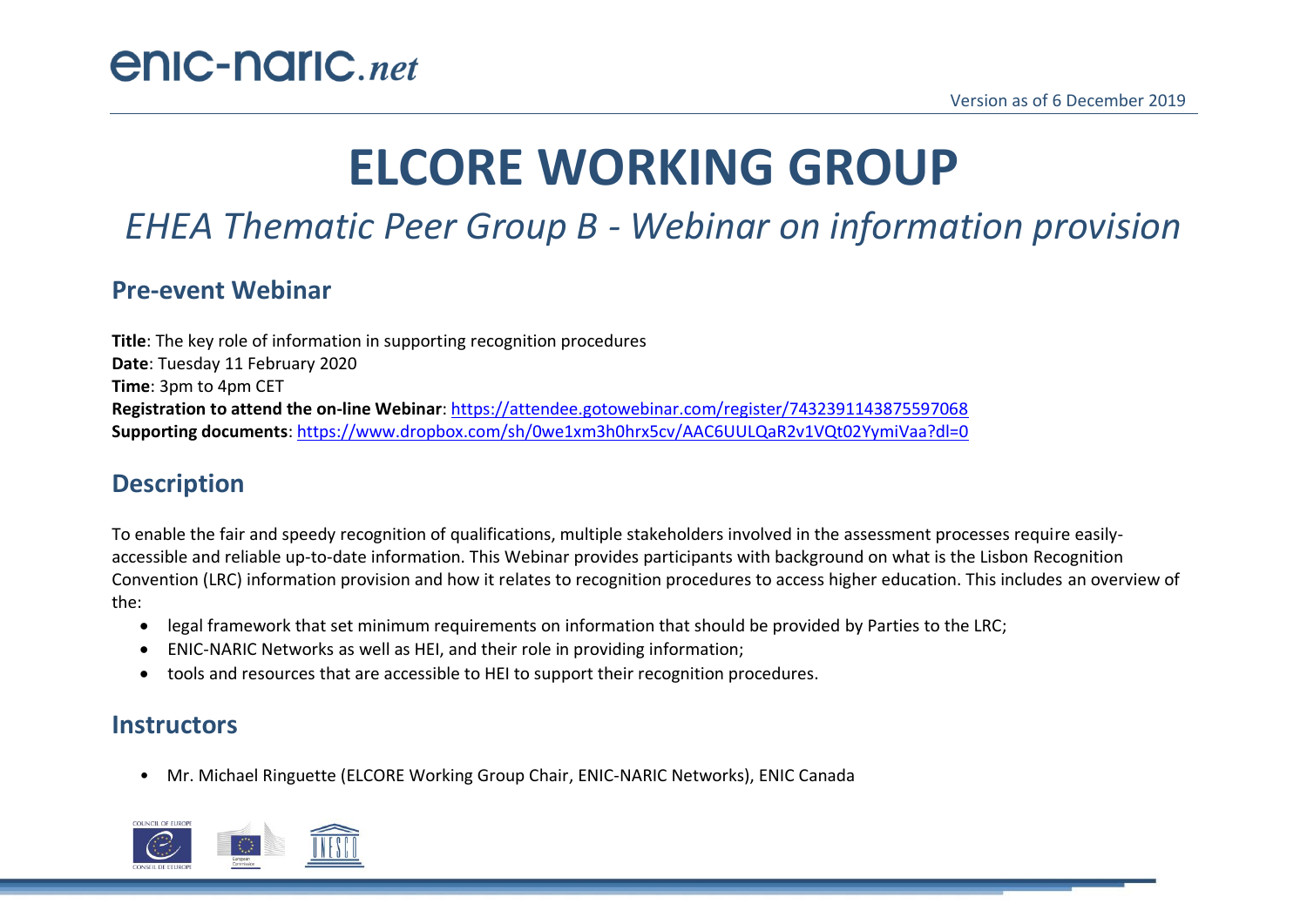#### **Targeted audiences**

• HEI, governments, ENIC-NARIC Networks

# **Approximate length:**

- 50 minutes of pre-recorded webinar
- 10 minutes of scheduled Q&A following a broadcast

## **Overview of learning activities**

TBC

## **Compulsory supporting material**

- PowerPoint presentation
- Recorded training

## **Recommended supporting material**

- 1. Council of Europe/UNESCO (1997). *Convention on the Recognition of Qualifications concerning Higher Education in the European Region*. Retrieved from[: https://www.coe.int/en/web/conventions/full-list/-/conventions/treaty/165](https://www.coe.int/en/web/conventions/full-list/-/conventions/treaty/165)
- 2. UNESCO (2019). *Global Convention on the Recognition of Qualifications concerning Higher Education*. Retrieved from: <https://en.unesco.org/themes/higher-education/recognition-qualifications/global-convention>